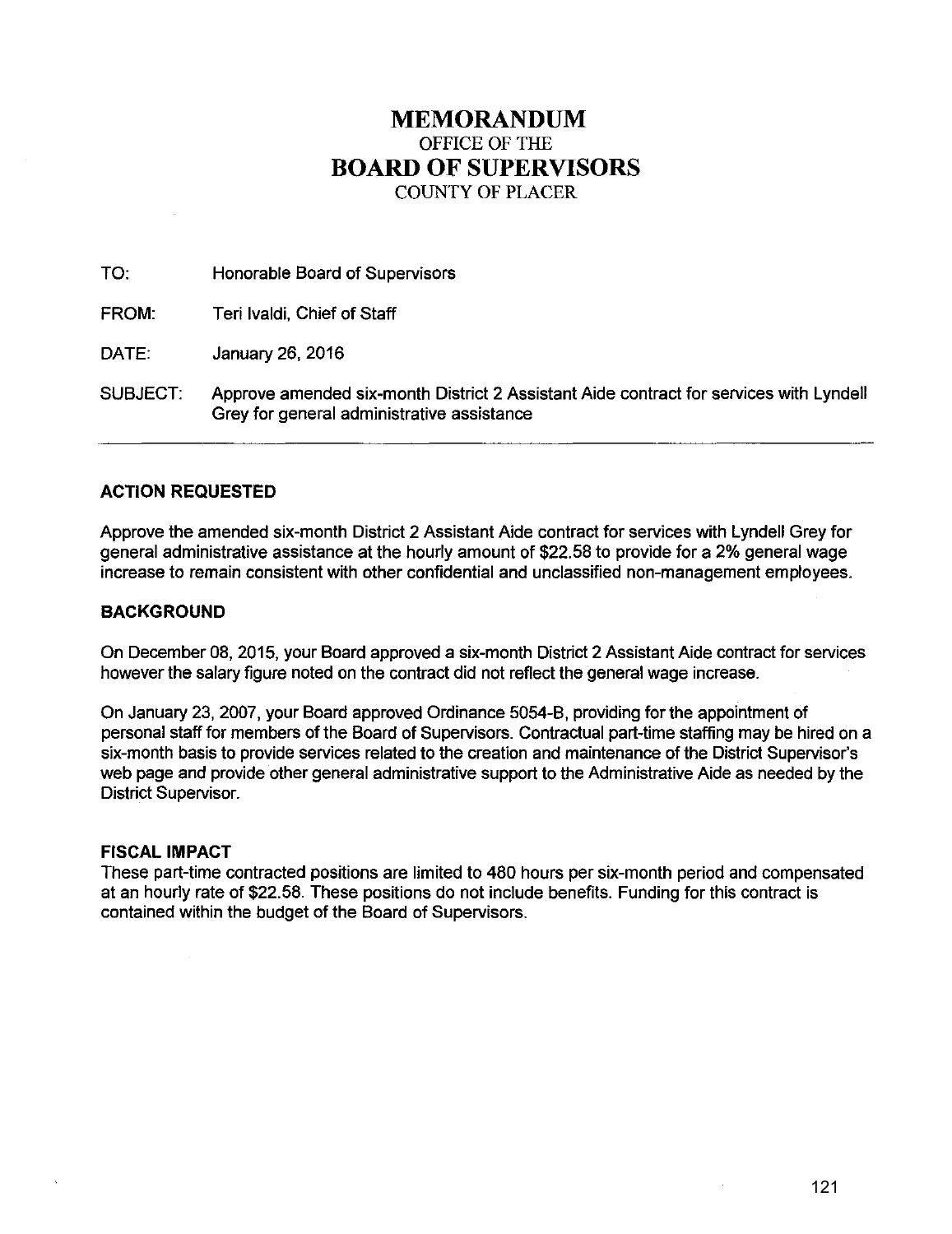DESCRIPTION: AMENDED CONTRACT EMPLOYMENT AGREEMENT Board of Supervisors District 2, District Assistant Aide

**CONTRACT N0.12171-T**  BEGINS: January 01, 2016 ENDS: June 30, 2016 ADMINISTERING AGENCY: BOS

This amended agreement is between the County of Placer and lYNDELL GREY ("Employee") and is dated January 01, 2016.

## **RECITALS**

A. The position of Board of Supervisors' District Assistant Aide is a unique position in Placer County employment in that the employee filling the position is selected and supervised by the individual member of the Board of Supervisors for whom the employee is contracted to assist. Should the particular Supervisor leave office, his/her District Assistant Aide is separated from employment. District Assistant Aides are also subject to the administrative supervision and control of the County Executive Officer or designee.

B. Supervisor Robert M. Weygandt, and the County Executive Officer for the County of Placer are, jointly and individually, the appointing (hereinafter "Appointing Authority"). The Appointing Authority and Employee desire to agree in writing to the terms and conditions of this appointment as District Assistant Aide.

C. At the request of Supervisor Robert M. Weygandt, Placer County desires to employ Employee in the position of District Assistant Aide for the District 2 Supervisor, in the Placer County Board of Supervisors' Office. Employee desires to serve as District Assistant Aide for the District 2 Supervisor of the Board of Supervisors' Office for the County of Placer beginning January 01, 2016.

## **AGREEMENT**

## 1. APPOINTMENT

Placer County hereby agrees to employ Employee as a District Assistant Aide for the District 2 Supervisor in the Board of Supervisors' Office of Placer County.

## 2. DUTIES

A. To perform the functions and duties as generally set out in the attached Exhibit A. Employee shall cooperate in any and all investigations being undertaken by or on behalf of the County. Employee shall cooperate with the County's attorney or risk manager with respect to any and all litigation or potential litigation in which the County has an interest, or *other* litigation or legal process in which the County has an obligation or interest in complying.

B. Employee shall work under the direct supervision of the District 2 Supervisor or District Aide, and concurrently under the direct supervision of the person or persons as assigned by the County Executive Officer or his/her designee.

- C. Employee shall not engage in any activity, which is or may become a conflict of interest, prohibited contract, or which may create an incompatibility of office as defined under California law. Prior to performing any services under this Agreement and annually thereafter, the Employee must complete all disclosure forms that are required by law, including but not limited to disclosures under the County's Conflict of Interest Code.
- D. Employee shall devote such time as is reasonably necessary to perform assigned duties up to a maximum of 480 hours in a six-month period. Employee shall perform these duties to the best of his or her ability in accordance with the highest professional and ethical standards.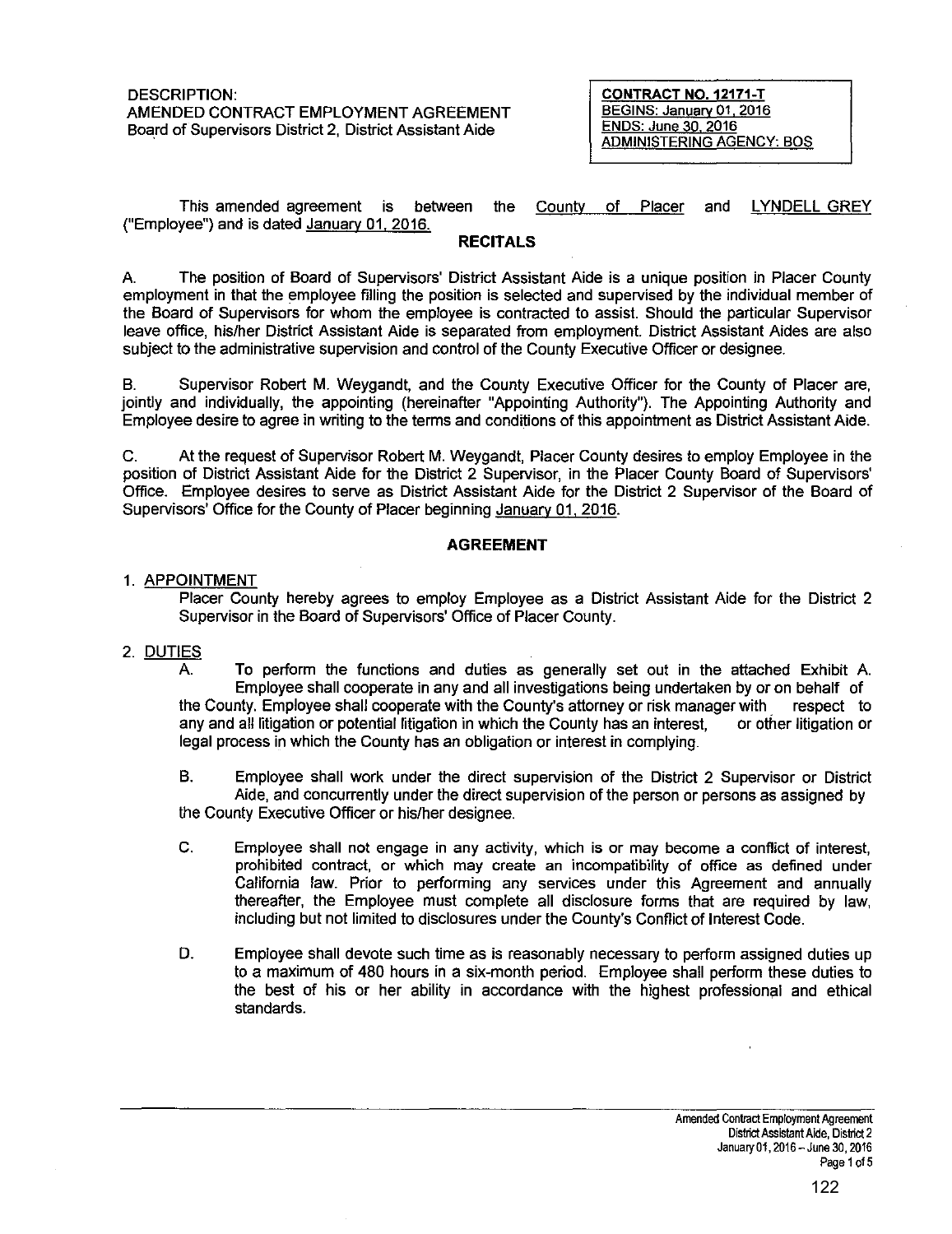- 3. TERM
	- A. This agreement is from January 01, 2016 to June 30, 2016. This is a part-time position and during a six-month period, up to a maximum 480 hours allowed. This agreement may be renewable on a six-month basis upon mutual accord of both parties.
	- B. Employee agrees that Employee will not take any other position, paid or otherwise, which may to any degree conflict or appear to conflict with the duties inherent in the position of District Assistant Aide.

## 4. RESIGNATION AND TERMINATION

- A. Employee may resign at any time and agrees to give Placer County (2) weeks advance written notice of the effective date of resignation.
- B. Placer County may terminate Employee without cause upon (2) weeks advance written notice of the effective date of termination. At County's option, County may elect for Employee to not work the (2) weeks, but shall pay Employee's regular salary for that time period.
- C. The parties recognize and affirm that: 1) Employee is an "at will" employee whose employment may be terminated by Placer County without cause, and 2) there is no express or implied promise made to Employee for any form of continued employment. This Agreement is the sole and exclusive basis for an employment relationship between Employee and Placer County.

# 5. SALARY

Placer County agrees to pay Employee, during term of contract, at an hourly rate of rate of \$22.5800 to be adjusted by a general wage increase as provided to other confidential and unclassified nonmanagement employees. Said salary shall be payable in installments at the same time as other employees of Placer County are paid and subject to customary withholding.

## 6. BENEFITS

Employee shall not be eligible to participate in the Placer County Employee health, dental, life and accidental death and dismemberment insurance program, or vision insurance program. Employee shall not be eligible to participate in the California Public Employees Retirement system.

## 7. INSURANCE

 $\label{eq:2} \mathcal{F}^{\frac{1}{2}}\left(\mathcal{F}_{\mathcal{F}}\mathcal{F}_{\mathcal{F}}\right)=\mathcal{F}_{\mathcal{F}}\left(\mathbf{g}_{\mathcal{F}}\right)_{\mathcal{F}}\mathcal{F}_{\mathcal{F}}$ 

County shall maintain and bear expense of general liability and workers' compensation insurance. Employee shall possess a valid California driver's license and maintain automobile liability insurance in the amount of \$100,000 per person, \$300,000 per incident and \$50,000 for property damage, covering the acts of the employee with the course and scope of his or her employment with Placer County.

## 8. OTHER TERMS AND CONDITIONS OF EMPLOYMENT

The Appointing Authority shall fix any other terms and conditions of employment, as may be determined from time to time, relating to the performance of Employee, provided that such terms and conditions are not inconsistent with provisions of this Agreement, the appointing ordinance, or federal, state, or local law.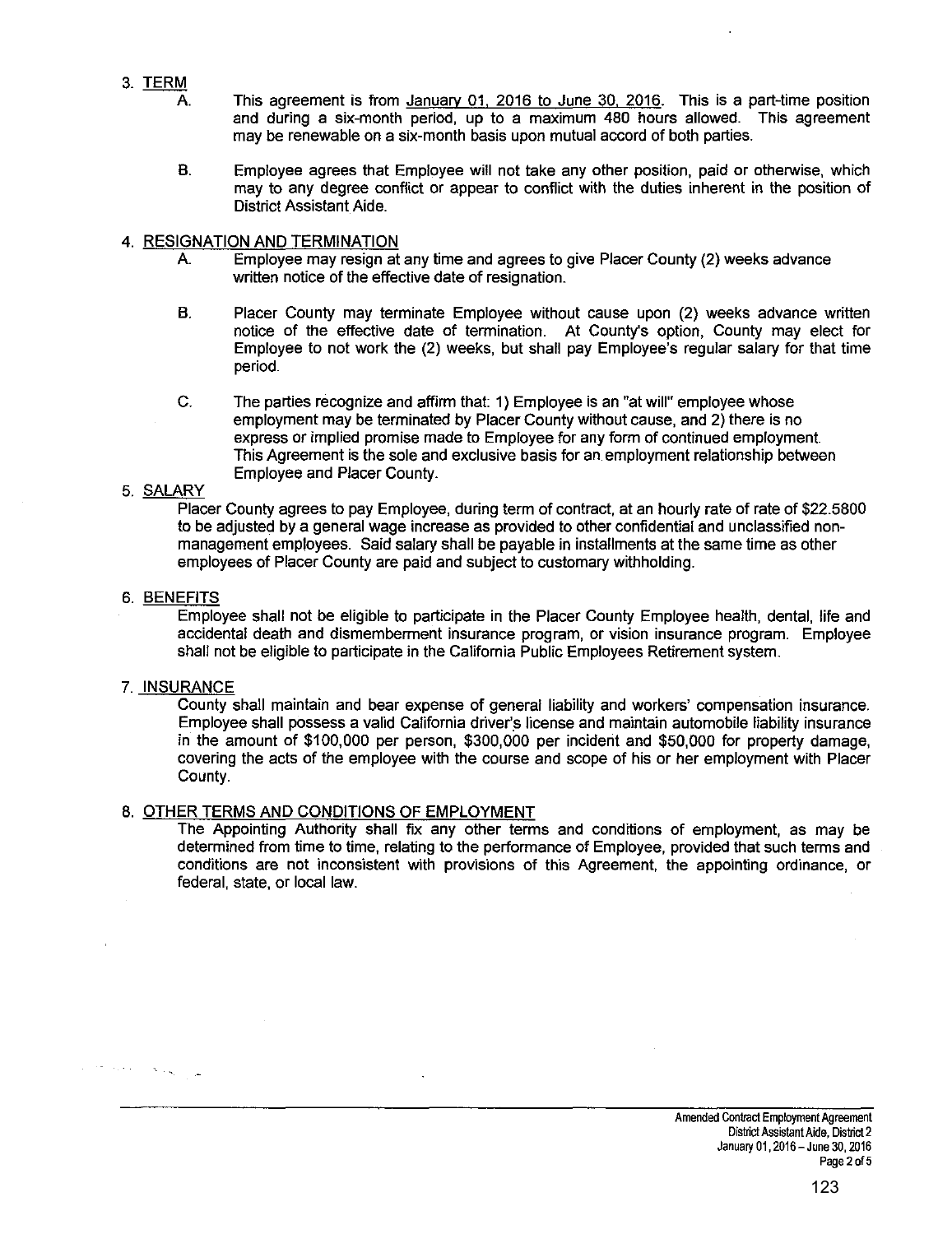#### 9. NOTICES

Any notices required by this Agreement shall be in writing and either given in person or by first class mail with the postage prepaid and addressed as follows:

- To: The Placer County Executive Officer Placer County Administrative Offices 175 Fulweiler Avenue Auburn, California 95603
- To: Lyndell Grey 2586 Crosby Herald Road Lincoln, CA 95648

#### 10. ENTIRE AGREEMENT

This Agreement is the final expression of the complete agreement of the parties with respect to the matters specified herein and supersedes all prior oral or written understandings. Except as prescribed herein, this Agreement cannot be modified except by written mutual agreement by the parties.

#### 11. ASSIGNMENT

This Agreement is not assignable by either Placer County or Employee. Any agreement by either party to assign this Employment Agreement shall be void.

#### 12. SEVERABILITY

In the event that any provision of this Agreement is finally held or determined to be illegal or void by a court having jurisdiction over the parties, the remainder of the Agreement shall remain in full force and effect unless the parts are found to be void are wholly inseparable from the remaining portion of the Agreement.

#### 13. COUNTERPARTS

This Agreement may be executed in three counterparts, which shall be identified by number, and each of which shall be deemed an original, but all of which together shall constitute one and the same instrument.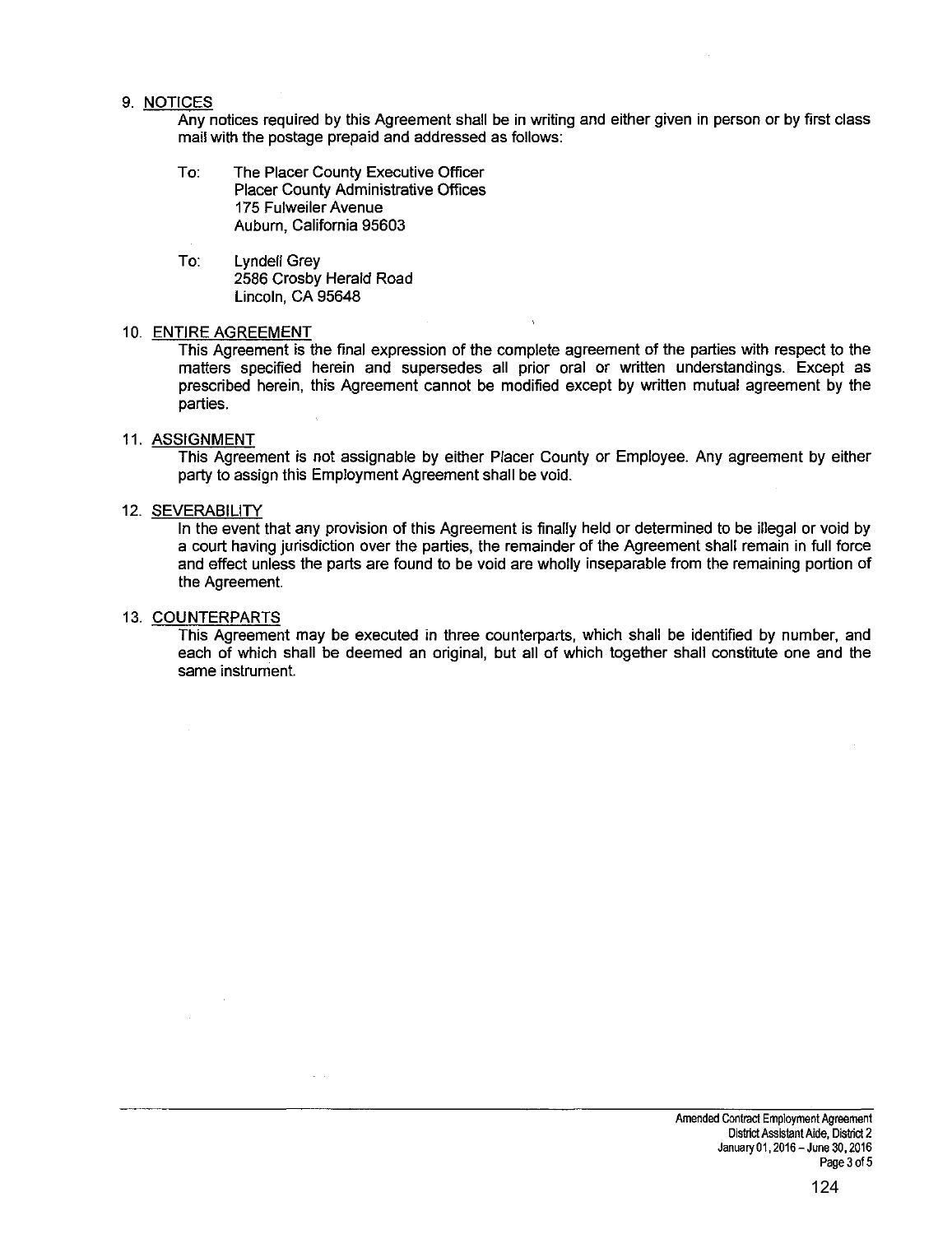The parties have entered into this agreement as of the date first above written.

# COUNTY OF PLACER- COUNTY EXECUTIVE OFFICE

 $\bar{z}$ 

| David Boesch, Placer County Executive Officer | Date |  |
|-----------------------------------------------|------|--|
|                                               |      |  |
| <b>CONTRACT EMPLOYEE:</b>                     |      |  |
| <b>Lyndell Grey</b>                           | Date |  |
| <b>REVIEWED:</b>                              |      |  |
| Lori Walsh, Director of Human Resources       | Date |  |
| APPROVED AS TO FORM:                          |      |  |
| Gerald Carden, County Counsel                 | Date |  |

 $\sim$